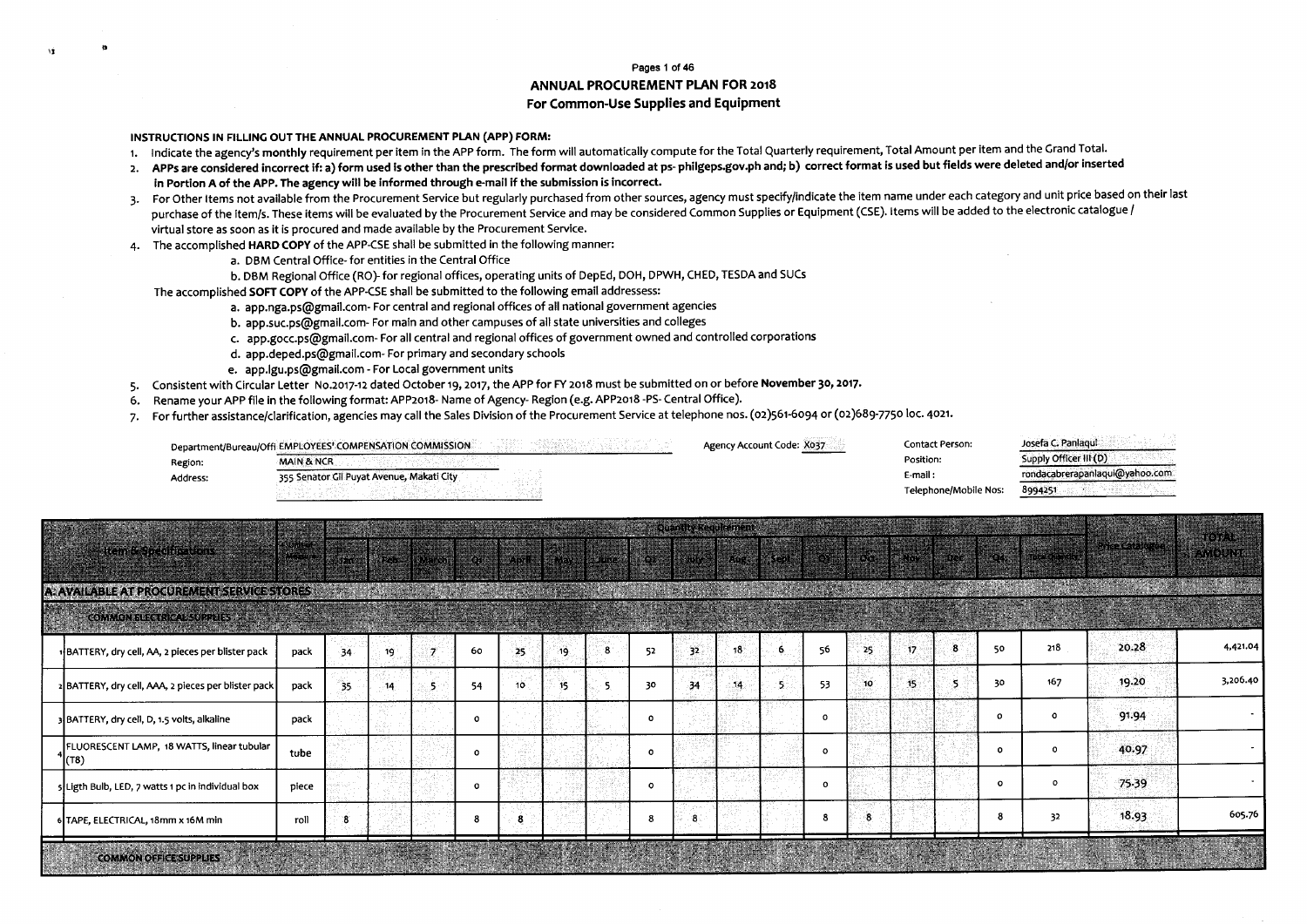|                | ACETATE, thickness: 0.075mm min (gauge #3)                   | roll   |  |                 | $\mathbf{o}$ |  |              | Pages $2\frac{0}{2}$ |  |                 | $\circ$        |  |     | $\mathbf{o}$   | $\mathbf 0$  | 766.73 |                |
|----------------|--------------------------------------------------------------|--------|--|-----------------|--------------|--|--------------|----------------------|--|-----------------|----------------|--|-----|----------------|--------------|--------|----------------|
|                | AIR FRESHENER, aerosol, 28oml/150g min                       | can    |  | 23              | 23           |  | $-21$        | 21                   |  | -22             | 22             |  | 19  | 19             | 85           | 88.69  | 7,538.65       |
|                | ALCOHOL, ethyl, 68%-70%, scented, 500ml (-5ml)               | bottle |  | 73              | 73           |  | 70           | 70                   |  | 71              | 71             |  | -70 | 70             | 284          | 49.73  | 14,123.32      |
|                | CARBON FILM, PE, black, size 210mm x 297mm                   | box    |  |                 | $\bullet$    |  |              | $\circ$              |  |                 | $\circ$        |  |     | $\mathbf{o}$   | $\circ$      | 205.48 | $\bullet$      |
|                | CARBON FILM, PE, black, size 216mm x 330mm                   | box    |  |                 | $\circ$      |  |              | $\mathbf{o}$         |  |                 | $\mathbf{o}$   |  |     | $\circ$        | $\circ$      | 210.91 | $\blacksquare$ |
|                | 6 CARTOLINA, assorted colors                                 | pack   |  |                 | $\mathbf 0$  |  |              | $\mathbf{o}$         |  |                 | $\bullet$      |  |     | $\mathbf{o}$   | $\circ$      | 67.06  | $\bullet$      |
|                | CHALK, molded, white, dustless, length: 78mm<br>min          | box    |  |                 | $\bullet$    |  |              | $\mathbf{o}$         |  |                 | $\circ$        |  |     | $\mathbf 0$    | $\circ$      | 26.89  | $\sim$         |
|                | CLEARBOOK, 20 transparent pockets, for A4<br>size            | piece  |  | 31              | 31           |  | 23           | 23                   |  | 19              | 19             |  | 14  | 14             | 87           | 38.19  | 3,322.53       |
|                | CLEARBOOK, 20 transparent pockets, for LEGAL<br><b>Isize</b> | piece  |  | 55              | 55           |  | 43           | 43                   |  | 45              | 45             |  | 40  | 40             | 183          | 40.47  | 7,406.01       |
|                | CLIP, BACKFOLD, all metal, clamping: 19mm (-<br>1mm)         | box    |  | 66              | 66           |  | 61           | 61                   |  | 64              | 64             |  | 55  | 55             | 246          | 7.87   | 1,936.02       |
|                | CLIP, BACKFOLD, all metal, clamping: 25mm (-<br>1mm)         | box    |  | 76              | 76           |  | .64          | 64                   |  | 67              | 67             |  | 64  | 64             | 271          | 13.94  | 3,777.74       |
|                | CLIP, BACKFOLD, all metal, clamping: 32mm (-<br>nmm)         | box    |  | 49              | 49           |  | 44           | 44                   |  | 47              | 47             |  | 44  | 44             | 184          | 19.88  | 3,657.92       |
|                | CLIP, BACKFOLD, all metal, clamping: 50mm (-<br> 1mm)        | box    |  | 66              | 66           |  | 61           | 61                   |  | 61              | 61             |  | 57  | 57             | 245          | 41.10  | 10,069.50      |
|                | CORRECTION TAPE, film base type, UL 6m min                   | piece  |  | 110             | 110          |  | 99           | 99                   |  | 110             | 110            |  | 97  | 97             | 416          | 18.26  | 7,596.16       |
|                | DATA FILE BOX, made of chipboard, with closed<br>ends        | box    |  | 134             | 134          |  | 97           | 97                   |  | 99              | 99             |  | 67  | 67             | 397          | 72.57  | 28,810.29      |
|                | 16 DATA FOLDER, made of chipboard, taglia lock               | piece  |  | 61              | 61           |  | 36           | 36                   |  | 49              | 49             |  | 36  | 36             | 182          | 71.39  | 12,992.98      |
|                | ENVELOPE, DOCUMENTARY, for A4 size<br>document               | box    |  | 12              | 12           |  |              | $\overline{7}$       |  | 9               | 9              |  | 7   | $\overline{z}$ | 35           | 424.47 | 14,856.45      |
|                | ENVELOPE, DOCUMENTARY, for legal size<br>document            | box    |  | 16              | 16           |  | $\bf{8}$     | 8                    |  | 10              | 10             |  | 8   | 8              | 42           | 538.80 | 22,629.60      |
| 19             | ENVELOPE, EXPANDING, KRAFTBOARD, for legal<br>size doc       | box    |  | 15 <sup>°</sup> | 15           |  | $\mathcal I$ | $\overline{7}$       |  | $\cdot$ 9       | 9              |  | -6  | 6              | 37           | 667.84 | 24,710.08      |
| $\overline{2}$ | ENVELOPE, EXPANDING, PLASTIC, 0.50mm<br>thickness min        | piece  |  | 21              | 21           |  |              | $\mathbf{o}$         |  |                 | $\circ$        |  |     | $\circ$        | 21           | 28.71  | 602.91         |
|                | 21 ENVELOPE, MAILING, white, 80gsm (-5%)                     | box    |  |                 | $\mathbf{o}$ |  |              | $\mathbf{o}$         |  |                 | $\circ$        |  |     | $\mathbf{o}$   | $\mathbf{o}$ | 341.79 | $\sim$         |
|                | 22 ENVELOPE, mailing, white, with window                     | box    |  |                 | $\mathbf{o}$ |  |              | $\mathbf{o}$         |  |                 | $\circ$        |  |     | $\bullet$      | $\bullet$    | 427.23 | $\blacksquare$ |
|                | 23 ERASER, FELT, for blackboard/whiteboard                   | piece  |  | -11             | 11           |  | ٠Ť           | $\blacksquare$       |  | đ.,             | $\overline{1}$ |  | 2.  | $\overline{2}$ | $15 -$       | 11.55  | 173.25         |
| 24             | ERASER, PLASTIC/RUBBER, for pencil<br>draft/writing          | piece  |  | 34              | 34           |  | 28           | 28                   |  | 32 <sub>1</sub> | 32             |  | 28  | 28             | 122          | 6.23   | 760.06         |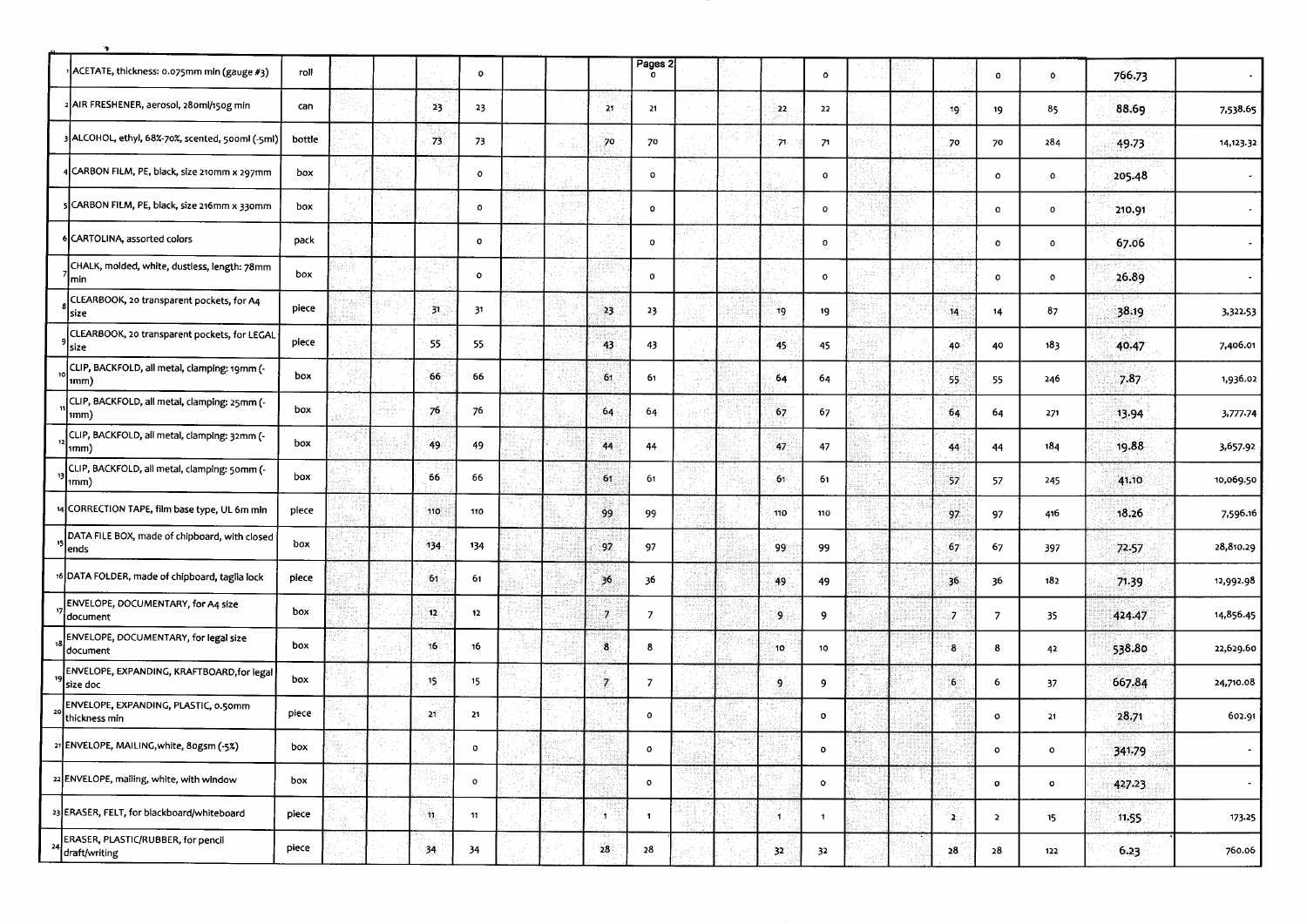| 25 FASTENER, METAL, 70mm between prongs                    | DOX    |  | 38               | 38             |  | 27                      | Pages $\frac{3}{27}$    |  | 35              | 35             |  | 25                | 25             | 125          | 59-37  | 7,421.25  |
|------------------------------------------------------------|--------|--|------------------|----------------|--|-------------------------|-------------------------|--|-----------------|----------------|--|-------------------|----------------|--------------|--------|-----------|
| 26 FILE ORGANIZER, expanding, plastic, 12 pockets          | piece  |  |                  | $\mathbf{o}$   |  |                         | $\mathbf{o}$            |  |                 | $\mathbf{o}$   |  |                   | $\mathbf{o}$   | $\mathbf{o}$ | 73.59  |           |
| 27 FILE TAB DIVIDER, bristol board, for A4                 | set    |  | 59               | 59             |  | 51                      | 51                      |  | 60              | 60             |  | 53                | 53             | 223          | 12.98  | 2,894.54  |
| 28 FILE TAB DIVIDER, bristol board, for legal              | set    |  | 46.              | 46             |  | 40                      | 40                      |  | 46              | 46             |  | 40                | 40             | 172          | 17.31  | 2,977.32  |
| 29 FOLDER, FANCY, for A4 size documents                    | bundle |  | $-12$            | 12             |  | $\overline{4}$          | $\overline{4}$          |  | $\bf{8}$        | 8              |  | 4                 | $\overline{4}$ | 28           | 258.50 | 7,238.00  |
| 30 FOLDER, FANCY, for legal size documents                 | bundle |  | 14               | 14             |  | $\overline{\mathbf{8}}$ | 8                       |  | $12^\circ$      | 12             |  | 8                 | 8              | 42           | 302.85 | 12,719.70 |
| FOLDER, L-TYPE, PLASTIC, for A4 size<br>31<br>documents    | pack   |  | 15 <sub>15</sub> | 15             |  | $\bf{8}$                | 8                       |  | 10              | 10             |  | 17.               | $\overline{7}$ | 40           | 177.92 | 7,116.80  |
| FOLDER, L-TYPE, PLASTIC, for legal size<br>32<br>documents | pack   |  | 14.              | 14             |  | $\mathbf{8}$            | 8                       |  | 11              | 11             |  | -7                | $\overline{7}$ | 40           | 222.27 | 8,890.80  |
| FOLDER, PRESSBOARD, size: 240mm x 370mm (-<br>33<br>5mm)   | box    |  | 10               | 10             |  | 4                       | $\overline{4}$          |  | 9.              | 9              |  | $\overline{4}$    | $\overline{4}$ | 27           | 776.59 | 20,967.93 |
| 34 FOLDER, TAGBOARD, for A4 size documents                 | pack   |  | 26               | 26             |  | 15 <sup>2</sup>         | 15                      |  | 23              | 23             |  | 15                | 15             | 79           | 226.05 | 17,857.95 |
| 35 FOLDER, TAGBOARD, for legal size documents              | pack   |  | 25               | 25             |  | 15                      | 15                      |  | 22              | 22             |  | 15                | 15             | 77           | 208.38 | 16,045.26 |
| 36 GLUE, all purpose, gross weight: 200 grams min          | jar    |  | 26               | 26             |  | $12\,$                  | 12                      |  | 24              | 24             |  | 10                | 10             | 72           | 49.73  | 3,580.56  |
| 37 INDEX TAB, self-adhesive, transparent                   | box    |  | $\cdot$ 9        | 9              |  | $\overline{A}$          | $\overline{\mathbf{4}}$ |  | $6\overline{6}$ | 6              |  | $\overline{\tau}$ | $\overline{7}$ | 26           | 53.74  | 1,397.24  |
| LOOSELEAF COVER, made of chipboard, for<br>38<br>legal     | bundle |  | À.               | $\mathbf{1}$   |  |                         | $\mathbf{o}$            |  |                 | $\mathbf{o}$   |  |                   | $\mathbf{o}$   | 1            | 676.00 | 676.00    |
| MAGAZINE FILE BOX, LARGE size, made of<br>39<br>chipboard  | piece  |  | 2                | $\overline{2}$ |  | -21                     | $\overline{2}$          |  | $\mathbf{A}$    | $\overline{2}$ |  | $\cdot$ 2         | $\overline{2}$ | 8            | 43.26  | 346.08    |
| MARKER, FLUORESCENT, 3 assorted colors per<br>40<br> set   | set    |  | 37               | 37             |  | 18                      | 18                      |  | 33              | 33             |  | $15 -$            | 15             | 103          | 36.97  | 3,807.91  |
| 41 MARKER, whiteboard, black, felt tip, bullet type        | piece  |  | 62               | 62             |  | 46                      | 46                      |  | 58              | 58             |  | 42                | 42             | 208          | 10.69  | 2,223.52  |
| 42 MARKER, whiteboard, blue, felt tip, bullet type         | piece  |  | 42               | 42             |  | -30                     | 30                      |  | 35              | 35             |  | 26                | 26             | 133          | 10.69  | 1,421.77  |
| 43 MARKER, whiteboard, red, felt tip, bullet type          | piece  |  | 25               | 25             |  | 28                      | 28                      |  | 35              | 35             |  | 28                | 28             | 116          | 10.69  | 1,240.04  |
| 44 MARKER, PERMANENT, bullet type, black                   | piece  |  | 98.              | 98             |  | 31                      | 81                      |  | 80              | 80             |  | 79                | 79             | 338          | 10.04  | 3,393.52  |
| 45 MARKER, PERMANENT, bullet type, blue                    | piece  |  | 70               | 70             |  | 54                      | 54                      |  | 60              | 60             |  | 48                | 48             | 232          | 10.04  | 2,329.28  |
| 46 MARKER, PERMANENT, bullet type, red                     | piece  |  | 55               | 55             |  | 43                      | 43                      |  | 42              | 42             |  | 38                | 38             | 178          | 10.04  | 1,787.12  |
| 47 NOTEBOOK, STENOGRAPHER, spiral, 40 leaves               | piece  |  | 69               | 69             |  | 63                      | 63                      |  | 69              | 69             |  | 51                | 51             | 252          | 12.52  | 3,155.04  |
| NOTE PAD, stick on, 50mm x 76mm (2" x 3")<br>48<br>min]    | pad    |  |                  | $\mathbf{o}$   |  |                         | $\circ$                 |  |                 | $\mathbf{o}$   |  |                   | $\circ$        | $\mathbf{o}$ | 32.45  |           |